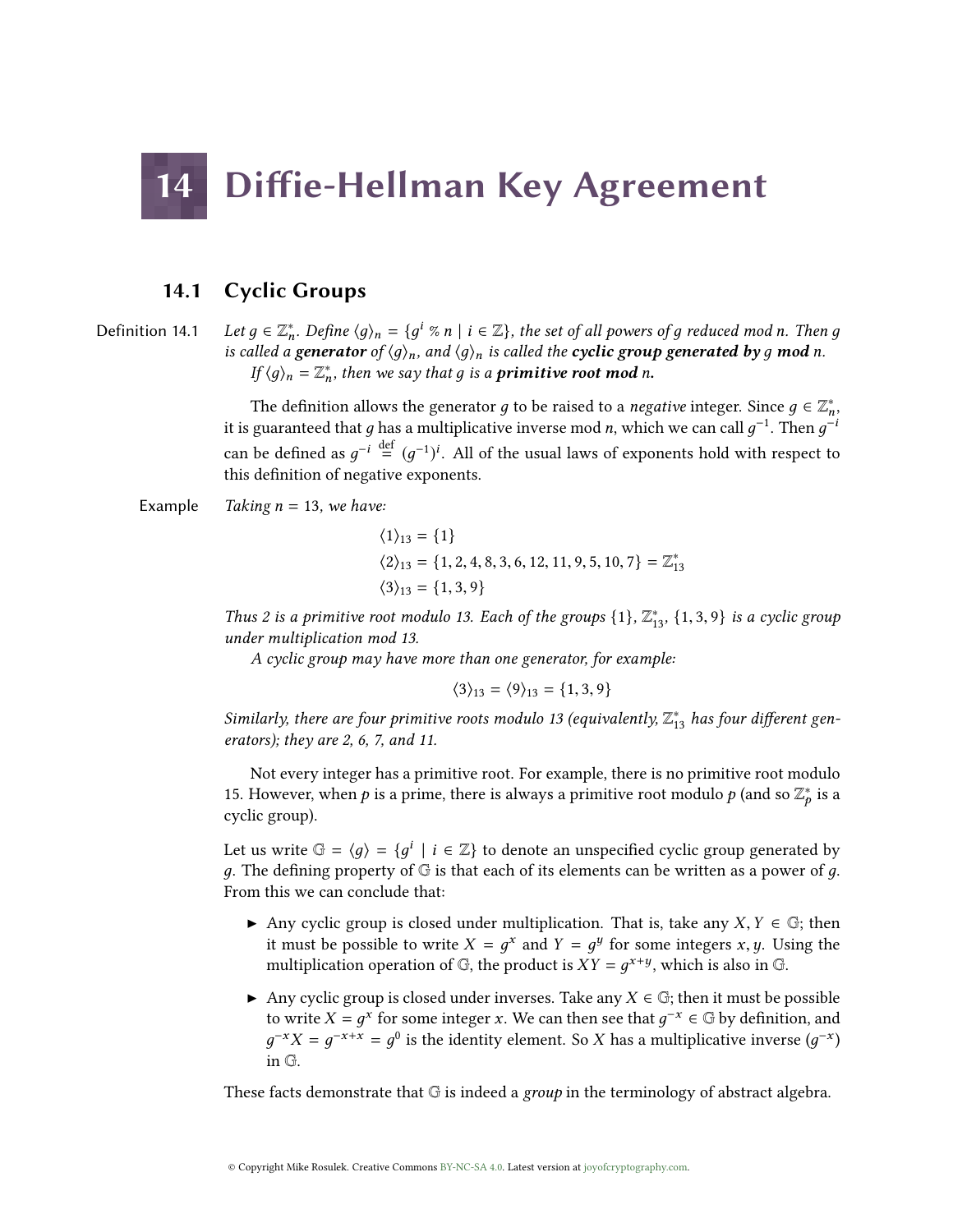#### Discrete Logarithms

It is typically easy to compute the value of  $g^x$  in a cyclic group, given g and x. For ex-<br>apple, when using a cyclic group of the form  $\mathbb{Z}^*$ , we can easily compute the modular ample, when using a cyclic group of the form  $\mathbb{Z}_n^*$ , we can easily compute the modular exponentiation  $g^x$  % *n* using repeated squaring.<br>The inverse operation in a cyclic group is con-

The inverse operation in a cyclic group is called the discrete logarithm problem:

Definition 14.2 (Discrete Log) The **discrete logarithm problem** is: given  $X \in \langle g \rangle$ , determine a number x such that  $g^x = X$ .<br>Here the exponentiation is with respect to the multiplication operation in  $\mathbb{G} - \langle g \rangle$ Here the exponentiation is with respect to the multiplication operation in  $\mathbb{G} = \langle q \rangle$ .

> The discrete logarithm problem is conjectured to be hard (that is, no polynomial-time algorithm exists for the problem) in certain kinds of cyclic groups.

## 14.2 Diffie-Hellman Key Agreement

Key agreement refers to the problem of establishing a private channel using public communication. Suppose Alice & Bob have never spoken before and have no shared secrets. By exchanging *public* messages (*i.e.*, that can be seen by any external observer), they would like to establish a secret that is known only to the two of them.

The Diffie-Hellman protocol is such a key-agreement protocol, and it was the first published instance of public-key cryptography:

Construction 14.3 (Diffie-Hellman) Both parties agree (publicly) on a cyclic group  $\mathbb G$  with generator q. Let  $n = |\mathbb G|$ . All exponentiations are with respect to the group operation in G.

- 1. Alice chooses  $a \leftarrow \mathbb{Z}_n$ . She sends  $A = g^a$  to Bob.
- 2. Bob chooses  $b \leftarrow \mathbb{Z}_n$ . He sends  $B = g^b$  to Alice.
- 3. Bob locally outputs  $K := A^b$ . Alice locally outputs  $K := B^a$ .

| Alice                       |                                       | Bob          |  |
|-----------------------------|---------------------------------------|--------------|--|
| $a \leftarrow \mathbb{Z}_n$ | $A = g^a$                             |              |  |
|                             | $B = g^b$ $b \leftarrow \mathbb{Z}_n$ |              |  |
| return $B^a$                |                                       | return $A^b$ |  |
|                             |                                       |              |  |

By substituting and applying standard rules of exponents, we see that both parties output a common value, namely  $K = g^{ab} \in \mathbb{G}$ .

#### Defining Security for Key Agreement

Executing a key agreement protocol leaves two artifacts behind. First, we have the collection of messages that are exchanged between the two parties. We call this collection a transcript. We envision two parties executing a key agreement protocol in the presence of an eavesdropper, and hence we imagine that the transcript is public. Second, we have the key that is output by the parties, which is private.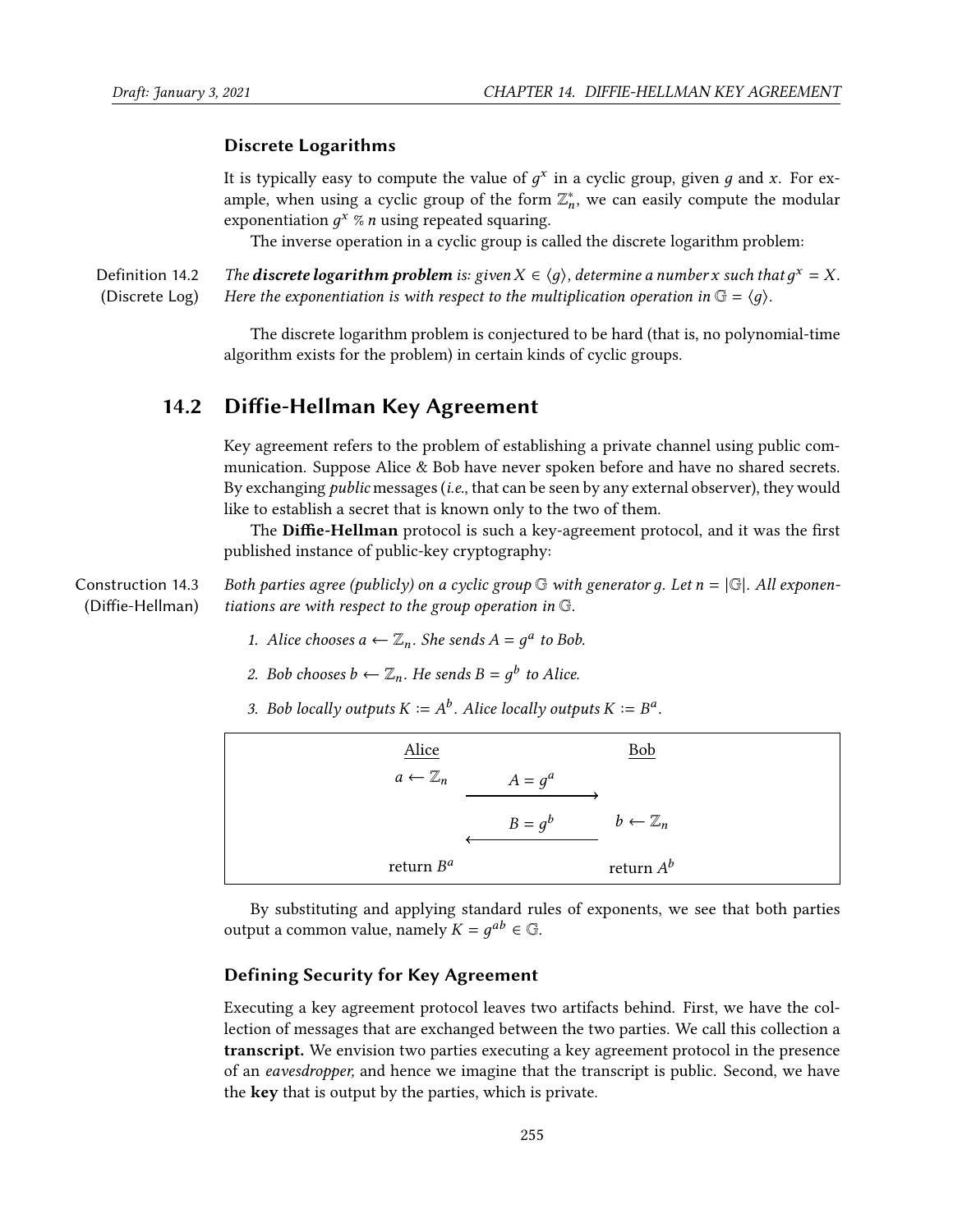To define security of key agreement, we would like to require that the transcript leaks no (useful) information to the eavesdropper about the key. There are a few ways to approach the definition:

- $\triangleright$  We could require that it is hard to compute the key given the transcript. However, this turns out to be a rather weak denition. For example, it does not rule out the possibility that an eavesdropper could guess the first half of the bits of the key.
- $\triangleright$  We could require that the key is *pseudorandom* given the transcript. This is a better definition, and the one we use. To formalize this idea, we define two libraries. In both libraries the adversary / calling program can obtain the transcript of an execution of the key agreement protocol. In one library the adversary obtains the key that resulted from the protocol execution, while in the other library the adversary obtains a totally unrelated key (chosen uniformly from the set  $\Sigma$ .  $K$  of possible keys).

Definition 14.4 (KA security) Let  $\Sigma$  be a key-agreement protocol. We write  $\Sigma \mathcal{K}$  for the keyspace of the protocol (i.e., the set of possible keys it produces). We write  $(t, K) \leftarrow$  EXECPROT( $\Sigma$ ) to denote the process of executing the protocol between two honest parties, where t denotes the resulting transcript, and K is resulting key. Note that this process is randomized, and that  $K$  is presumably correlated to t.

We say that  $\Sigma$  is **secure** if  $\mathcal{L}_{\text{ka-real}}^{\Sigma} \approx \mathcal{L}_{\text{ka-random}}^{\Sigma}$ , where:



## 14.3 Decisional Diffie-Hellman Problem

The Diffie Hellman protocol is parameterized by the choice of cyclic group  $\mathbb{G}$  (and generator g). Transcripts in the protocol consist of  $(g^a, g^b)$ , where a and b are chosen uniformly.<br>The key corresponding to such a transcript is  $g^{ab}$ . The set of possible keys is the ovelic The key corresponding to such a transcript is  $g^{ab}$ . The set of possible keys is the cyclic group  $\mathbb{G}$ group G.

Let us substitute the details of the Diffie-Hellman protocol into the KA security libraries. After simplifying, we see that the security of the Diffie Hellman protocol is equivalent to the following statement:



We have renamed the libraries to  $\mathcal{L}_{dh\text{-real}}$  and  $\mathcal{L}_{dh\text{-rand}}$ . In  $\mathcal{L}_{dh\text{-real}}$  the response to QUERY corresponds to a DHKA transcript  $(g^a, g^b)$  along with the corresponding "correct" key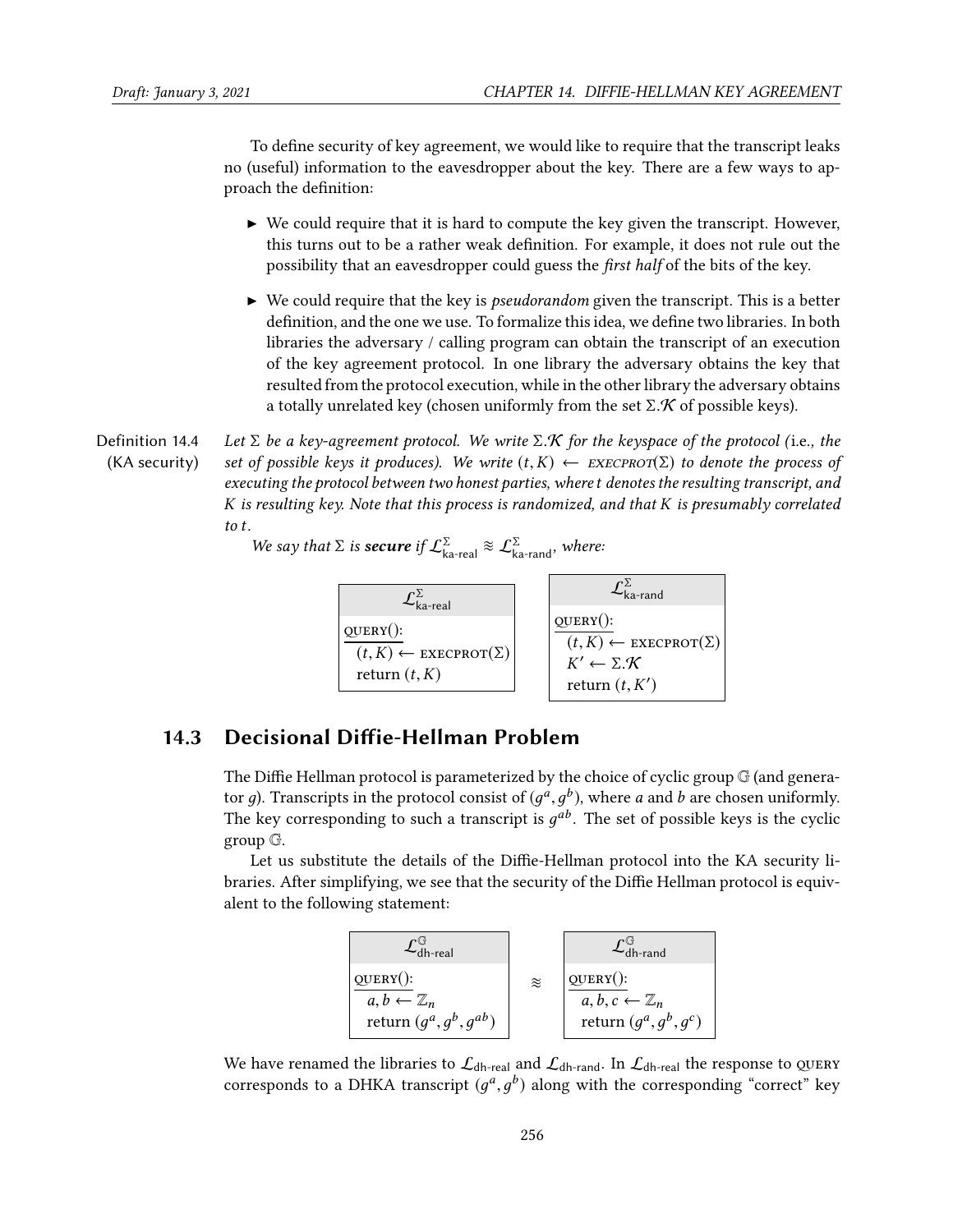$\frac{1}{2}$  independent random key  $g^c$ .  $q^{ab}$ . The response in  $\mathcal{L}_{dh\text{-rand}}$  corresponds to a DHKA transcript along with a completely

Definition 14.5 (DDH) The decisional Diffie-Hellman (DDH) assumption in a cyclic group  $\mathbb G$  is that  $\mathcal L_{\text{dh-real}}^{\mathbb G}$  ≋  $\mathcal{L}^{\mathbb{G}}_{\text{dh-rand}}$  (libraries defined above).

> Since we have defined the DDH assumption by simply renaming the security definition for DHKA, we immediately have:

Claim 14.6 The DHKA protocol is a secure KA protocol if and only if the DDH assumption is true for the choice of G used in the protocol.

#### For Which Groups does the DDH Assumption Hold?

So far our only example of a cyclic group is  $\mathbb{Z}_p^*$ , where p is a prime. Although many textbooks describe DHKA in terms of this cyclic group it is not a good choice because the textbooks describe DHKA in terms of this cyclic group, it is not a good choice because the DDH assumption is *demonstrably false* in  $\mathbb{Z}_p^*$ . To see why, we introduce a new concept:

 $\mathbf{r}$ 

Claim 14.7 (Euler criterion) If p is a prime and  $X = g^x \in \mathbb{Z}_p^*$ \*, then  $X^{\frac{p-1}{2}} \equiv_p (-1)^x$ .

Note that  $(-1)^x$  is 1 if x is even and −1 if x is odd. So, while in general it is hard to<br>imine x given  $a^x$ . Evler's gritarion sove that it is possible to determine the parity of x determine x given  $g^x$ , Euler's criterion says that it is possible to determine the *parity of* x (*i.e.*, whether x is even or odd) given  $g^x$ .<br>To see how these observations load

To see how these observations lead to an attack against the Diffie-Hellman protocol, consider the following attack:

$$
\mathcal{A}: \\
 (A, B, C) \leftarrow \text{QUERV} \\
 \text{return } 1 \stackrel{?}{=}{}_{p} C^{\frac{p-1}{2}}
$$

Roughly speaking, the adversary returns true whenever  $C$  can be written as  $q$  raised to an *even* exponent. When linked to  $\mathcal{L}_{dh}\text{-real}$ ,  $C = g^{ab}$  where *a* and *b* are chosen uniformly.<br>Hence ab will be even with probability 3/4. When linked to  $\int_{\mathbb{R}^d}$  ,  $\int_{\mathbb{R}^d} C = a^c$  for an independent Hence *ab* will be even with probability 3/4. When linked to  $\mathcal{L}_{dh\text{-rand}}$ ,  $C = g^c$  for an independent random  $c$ . So  $c$  is even only with probability 1/2. Hence the adversory distinguishes dent random  $c$ . So  $c$  is even only with probability  $1/2$ . Hence the adversary distinguishes the libraries with advantage 1/4.

Concretely, with this choice of group, the key  $g^{ab}$  will never be uniformly distributed.<br>the exercises for a slightly better attack which correlates the key to the transcript See the exercises for a slightly better attack which correlates the key to the transcript.

Quadratic Residues. Several better choices of cyclic groups have been proposed in the literature. Arguably the simplest one is based on the following definition:

Definition 14.8 A number  $X \in \mathbb{Z}_n^*$  is a **quadratic residue modulo** n if there exists some integer Y such that  $Y^2 = X$  That is if X can be obtained by squaring a number mod n. Let  $\mathbb{QR}^* \subset \mathbb{Z}^*$  denote  $2 \equiv_n X$ . That is, if X can be obtained by squaring a number mod n. Let QR<sup>\*</sup><sub>n</sub> ⊆  $\mathbb{Z}_n^*$  denote the set of quadratic residues mod n.

> For our purposes it is enough to know that, when p is prime,  $\mathbb{QR}_p^*$  is a cyclic group with  $(n-1)/2$  elements (see the exercises). When both p and  $(n-1)/2$  are prime, we call p a  $(p-1)/2$  elements (see the exercises). When both p and  $(p-1)/2$  are prime, we call p a safe prime (and call  $(p − 1)/2$  a *Sophie Germain prime*). To the best of our knowledge the DDH assumption is true in  $\mathbb{QR}_p^*$  when  $p$  is a safe prime.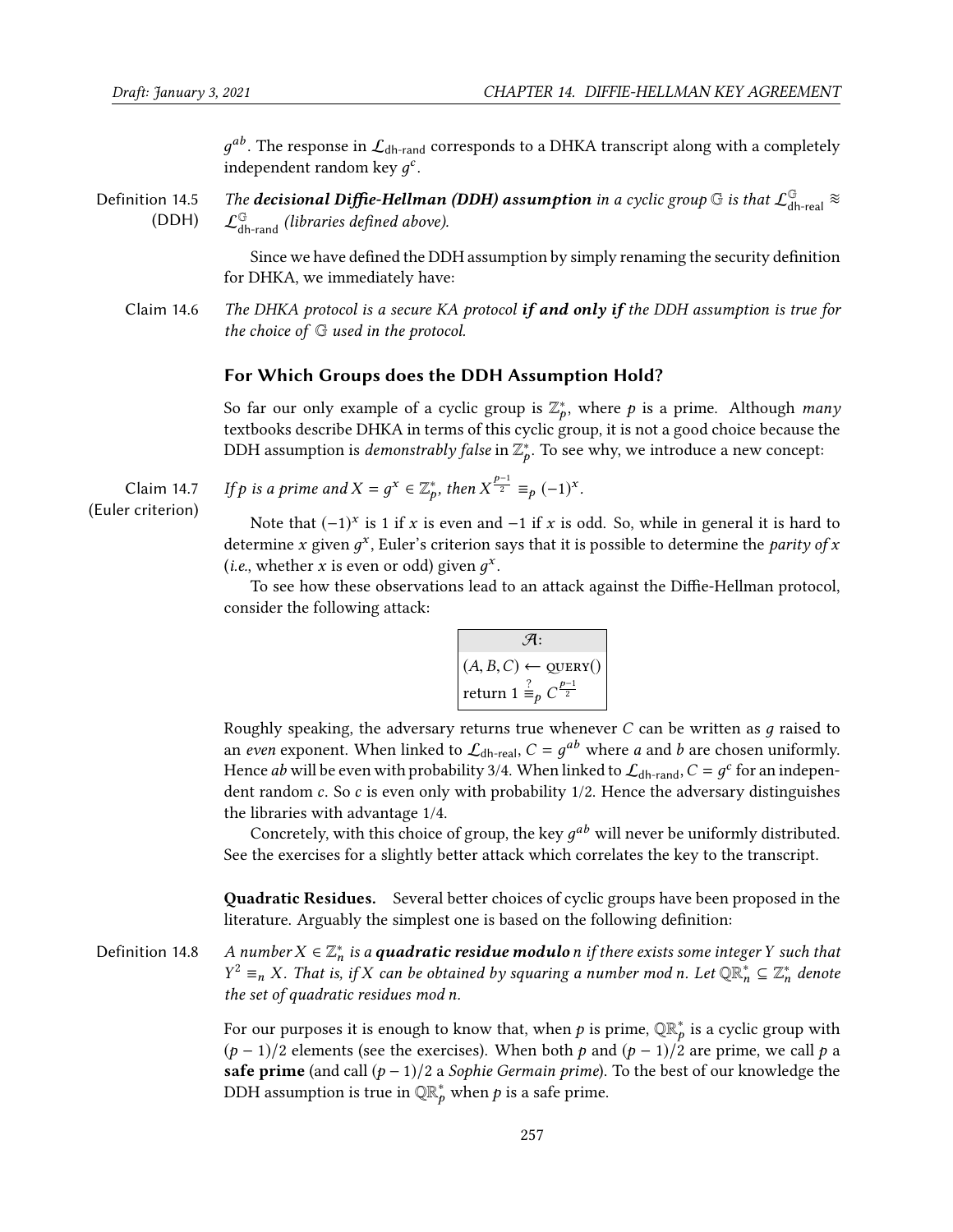### Exercises

14.1. Let *p* be an odd prime, as usual. Recall that  $\mathbb{QR}_p^*$  is the set of quadratic residues mod *p*<br>  $\mathbb{Z}_p^*$  then the set of  $\mathbb{Z}^*$  then — that is,  $\mathbb{Q} \mathbb{R}_p^* = \{x \in \mathbb{Z}_p^* \mid \exists y : x \equiv_p y^2\}$ . Show that if *g* is a primitive root of  $\mathbb{Z}_p^*$  then  $\{x^2\} - \mathbb{Q} \mathbb{R}^*$  $\mathbf{r}$  $\mathbf{r}$  $\langle g^2 \rangle = \mathbb{Q} \mathbb{R}_p^*$ .

*Note:* This means that  $g^a \in \mathbb{QR}_p^*$  if and only if a is even — and in particular, the choice of generator a doesn't matter  $\overline{r}$ generator g doesn't matter.

14.2. Suppose  $N = pq$  where  $p$  and  $q$  are distinct primes. Show that  $|\mathbb{QR}_N^*| = |\mathbb{QR}_p^*| \cdot |\mathbb{QR}_q^*|$ .

Hint:

N p q Chinese remainder theorem.

- 14.3. Suppose you are given  $X \in \langle g \rangle$ . You are allowed to choose any  $X' \neq X$  and learn the discrete log of  $Y'$  (with respect to base a). Show that you can use this ability to learn the discrete log of X' (with respect to base  $g$ ). Show that you can use this ability to learn the discrete log of X discrete log of X.
- 14.4. Let  $\langle g \rangle$  be a cyclic group with *n* elements and generator g. Show that for all integers a, it is true that  $g^a = g^{a \cdot \pi a}$ .

*Note:* As a result,  $\langle q \rangle$  is isomorphic to the additive group  $\mathbb{Z}_n$ .

14.5. Let g be a primitive root of  $\mathbb{Z}_n^*$ . Recall that  $\mathbb{Z}_n^*$  has  $\phi(n)$  elements. Show that  $g^a$  is a primitive root of  $\mathbb{Z}^*$  if and only if  $gcd(g, \phi(n)) = 1$ root of  $\mathbb{Z}_n^*$  if and only if  $gcd(a, \phi(n)) = 1$ .

*Note:* It follows that, for every *n*, there are either 0 or  $\phi(\phi(n))$  primitive roots mod *n*.

14.6. Let  $\langle g \rangle$  be a cyclic group with n elements. Show that for all  $x, y \in \langle g \rangle$ , it is true that  $n = y^n$ .

Hint: Every  $x \in \langle g \rangle$  can be written as  $x = g^a$  for some appropriate  $a$ . What is  $\phi^{a/p}$ 

- 14.7. (a) Prove the following variant of [Lemma 4.10:](#page--1-0) Suppose you fix a value  $x \in \mathbb{Z}_N$ . Then when sampling  $a = \sqrt{2N}$  values  $r_n = r_n$  uniformly from  $\mathbb{Z}_N$ , with probability at when sampling  $q = \sqrt{2N}$  values  $r_1, \ldots, r_q$  uniformly from  $\mathbb{Z}_N$ , with probability at least 0.6 there exist  $i \neq j$  with  $r_i \equiv x, r_i + x$ least 0.6 there exist  $i \neq j$  with  $r_i \equiv_N r_i + x$ .
	- (b) Let g be a primitive root of  $\mathbb{Z}_p^*$  (for some prime p). Consider the problem of computing<br>the discrete log of  $Y \in \mathbb{Z}^*$  with respect to  $a$  that is finding x such that  $Y = a^x$ the discrete log of  $X \in \mathbb{Z}_p^*$  with respect to  $g$  — that is, finding x such that  $X \equiv_p g^x$ .<br>A ray that if one can find integers x and s such that  $g^r = X \cdot g^s$  then one can compute Argue that if one can find integers r and s such that  $g^r \equiv_p X \cdot g^s$  then one can compute the discrete log of Y the discrete  $log of X$ .
	- (c) Combine the above two observations to describe a  $O(\sqrt{p})$ -time algorithm for the dis-<br>crate logarithm problem in  $\mathbb{Z}^*$ crete logarithm problem in  $\mathbb{Z}_p^*$ .  $\mathbf{r}$
- 14.8. In an execution of DHKA, the eavesdropper observes the following values:

| $p = 461733370363$ | $A = 114088419126$ |
|--------------------|--------------------|
| $q=2$              | $B = 276312808197$ |

What will be Alice & Bob's shared key?

14.9. Explain what is wrong in the following argument: